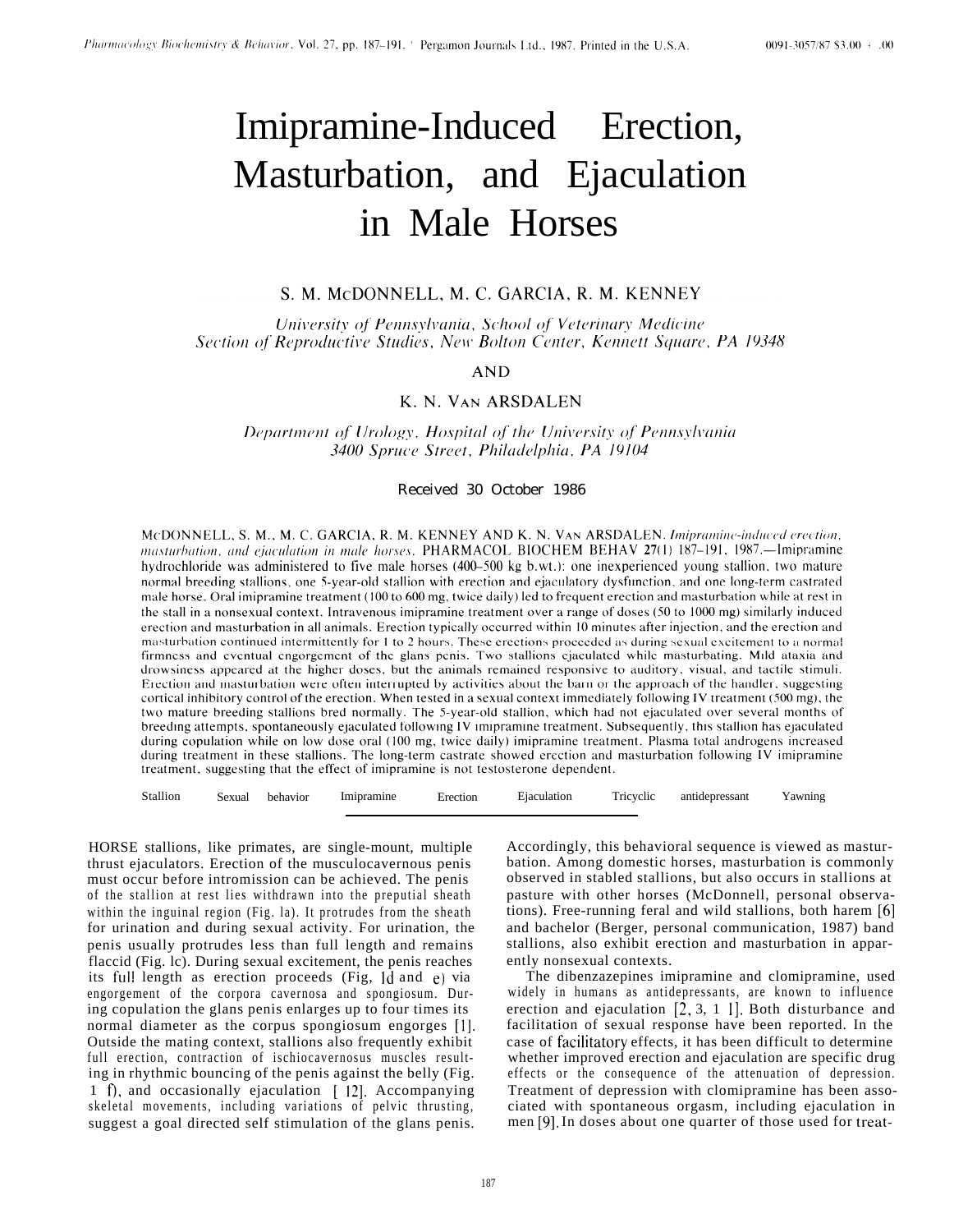

FIG. 1. Penis positions in the stallion, at rest (a), and during penis drop  $(b, c)$ , erection  $(d, e)$ , and masturbation  $(f)$ .

ment of depression, imipramine is used to treat ejaculatory dysfunction in non-depressed men (Van Arsdalen, unpublished).

Erection and ejaculatory dysfunction are common fertility limiting problems in domestic stallions. These problems may occur in association with inadequate sexual interest and arousal, but also occur in conjunction with otherwise normal, even vigorous, precopulatory and copulatory responses. Limited success in facilitating erection and ejaculation has been achieved with a number of neuromyotrophic agents [8].

Described below are trials conducted to evaluate the effects of imipramine on erection and ejaculation in the horse  $(Equus$  caballus) stallion. The work was done in three stages. First, during a preliminary single-subject imipramine

| TADLE I                                      |  |  |  |  |  |  |  |
|----------------------------------------------|--|--|--|--|--|--|--|
| SEXUAL, RESPONSES OBSERVED DURING 60 MINUTES |  |  |  |  |  |  |  |
| FOLLOWING IV IMIPRAMINE TREATMENT            |  |  |  |  |  |  |  |
| (NONSEXUAL CONTEXT)                          |  |  |  |  |  |  |  |

TABLE 1

|                      | Latency<br>(min)<br>to:                                        |                |  |  |  |  |  |  |  |  |
|----------------------|----------------------------------------------------------------|----------------|--|--|--|--|--|--|--|--|
| Dose                 | Erection                                                       | Masturbation   |  |  |  |  |  |  |  |  |
|                      | Sexually Naive<br>Stallion<br>Young<br>a.                      |                |  |  |  |  |  |  |  |  |
| 600 mg               | 3                                                              | 3              |  |  |  |  |  |  |  |  |
| 600 mg               | 5                                                              | 5              |  |  |  |  |  |  |  |  |
| 600 mg               | $\overline{4}$                                                 | $\overline{4}$ |  |  |  |  |  |  |  |  |
| 600 mg               | 9                                                              | 40             |  |  |  |  |  |  |  |  |
| 600 mg               | 5                                                              | 5              |  |  |  |  |  |  |  |  |
| 1000 mg              | $\overline{c}$                                                 | $\overline{c}$ |  |  |  |  |  |  |  |  |
| 1000 mg              | 5                                                              | 30             |  |  |  |  |  |  |  |  |
|                      | b. Mature Stallion A                                           |                |  |  |  |  |  |  |  |  |
| $50$ mg              |                                                                |                |  |  |  |  |  |  |  |  |
| 200 mg               | 8                                                              | 8              |  |  |  |  |  |  |  |  |
| 300 mg               | 30                                                             | 40             |  |  |  |  |  |  |  |  |
| 500 mg               | 5                                                              | 5              |  |  |  |  |  |  |  |  |
| 800 mg               | $\overline{4}$                                                 | $4*$           |  |  |  |  |  |  |  |  |
| Mature Stallion<br>B |                                                                |                |  |  |  |  |  |  |  |  |
| $50$ mg              |                                                                |                |  |  |  |  |  |  |  |  |
| $200$ mg             |                                                                |                |  |  |  |  |  |  |  |  |
| 300 mg               | 30                                                             | 30             |  |  |  |  |  |  |  |  |
| 500 mg               | 6                                                              | 7              |  |  |  |  |  |  |  |  |
| 800 mg               | 10                                                             | 10             |  |  |  |  |  |  |  |  |
| c.                   | Stallion<br>With<br>Erection<br>and<br>Ejaculatory Dysfunction |                |  |  |  |  |  |  |  |  |
| $200$ mg             | 30                                                             |                |  |  |  |  |  |  |  |  |
| $250$ mg             | 30                                                             |                |  |  |  |  |  |  |  |  |
| 350 mg               | 21                                                             | $21+$          |  |  |  |  |  |  |  |  |
| 350 mg               | 28                                                             | 28‡            |  |  |  |  |  |  |  |  |
| 350 mg               | 10                                                             | 10             |  |  |  |  |  |  |  |  |
| 350 mg               | 3                                                              | 3              |  |  |  |  |  |  |  |  |
| 350 mg               | $\overline{7}$                                                 | $\overline{7}$ |  |  |  |  |  |  |  |  |
| 350 mg               | 5                                                              | 5              |  |  |  |  |  |  |  |  |
| 400 mg               | 8                                                              | 8              |  |  |  |  |  |  |  |  |
| 500 mg               | 9                                                              | 9              |  |  |  |  |  |  |  |  |
| 500 mg               | $\overline{4}$                                                 | 5              |  |  |  |  |  |  |  |  |
|                      | d.<br>Long-Term Gelding                                        |                |  |  |  |  |  |  |  |  |
| $300$ mg             |                                                                |                |  |  |  |  |  |  |  |  |
| $300$ mg             | 35<br>8                                                        |                |  |  |  |  |  |  |  |  |
| 500 mg               |                                                                |                |  |  |  |  |  |  |  |  |
| 500 mg               | 3                                                              | $\overline{4}$ |  |  |  |  |  |  |  |  |
| 800 mg               | 30                                                             |                |  |  |  |  |  |  |  |  |
| 800 mg               | 10                                                             | 13             |  |  |  |  |  |  |  |  |

\*Ejaculation at 7 min.

+Ejaculation at 23 min.

\$Ejaculation at 12 min.

toxicity trial, a stallion appeared to exhibit increased frequency of erection and masturbation while on a gradually increasing oral dose, as well as erection and masturbation immediately following IV injection of imipramine. Subsequently, a series of trials were conducted to study these effects on behavior in two mature breeding stallions and a stallion with erection and ejaculatory dysfunction. Finally, the effects of imipramine on erection and masturbation were evaluated in a mature, long-term castrate (gelding). This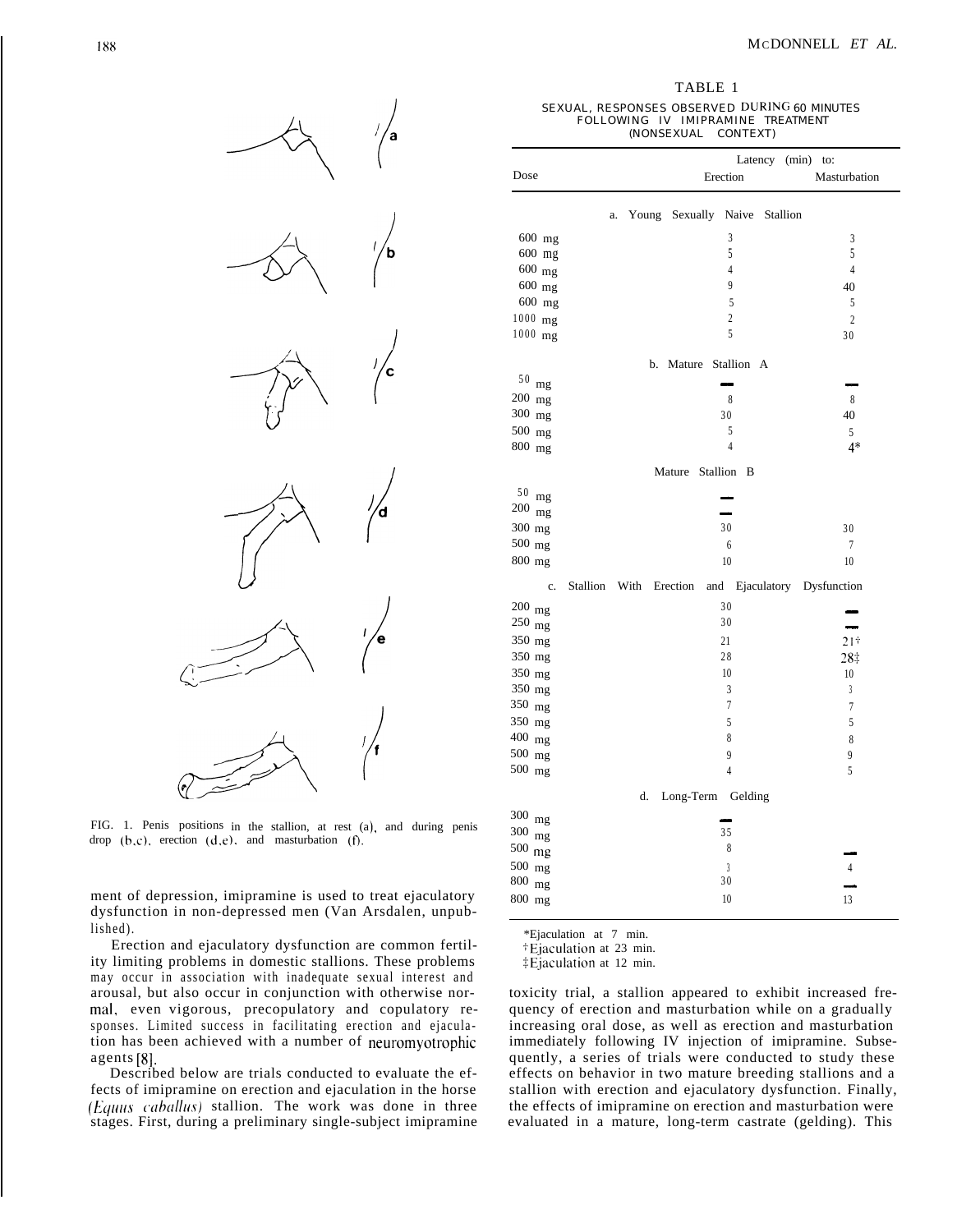work was done during March, April, and May of 1986, months during the beginning of the natural breeding season for- the horse.

#### METHOD AND RESULTS

#### Preliminary Study

As a preliminary evaluation of the effects of imipramine treatment in the horse, a single horse was given an oral treatment of imipramine hydrochloride. The subject was a two-year-old sexually naive Thoroughbred stallion obtained from a local breeding farm. The stallion was housed under standard farm conditions in a  $4 \times 4m$  stall with daily exercise in a 1 acre paddock, and was maintained on hay and grain given twice daily and fresh water ad lib. The subject was placed on gradually increasing daily doses of imipramine hydrochloride tablets mixed in with the grain ration (200 mg, orally, twice daily for 7 days, followed by 300 mg, twice daily for 4 days, and 600 mg, twice daily for 7 days; Rugby Laboratories, Rockville Center, Long Island, NY). Following this regimen, the horse received 600 mg, orally, twice daily for 7 davs during which IV injections of imipramine hydrochloride (Sigma Chemicals, St. Louis, MO) dissolved in sterile water (at 100 mg/ml) were also given (600 mg for 5 days, followed by 1000 mg for 2 days). Jugular blood samples were collected before treatments began and at 1 to 2 day intervals during treatment to monitor hemogram, BUN, AST, plasma androgens,  $T_3$ ,  $T_4$ , and cortisol. (All assays adapted for equine and conducted by Diagnostic Endocrine and Clinical Pathology Laboratories, New Bolton Center, Kennett Square, PA 19348.) Cardiac and respiratory rates were monitored daily. In addition, general attitude and activity were noted twice daily. Following IV administration, the stallion was observed continuously for 1 to 2 hours. Activity, attitude, as well as cardiac and respiratory rates were recorded.

Oral treatment led to no observable change in general activity, attitude, or appetite. Intravenous treatment led to a cluster of specific behavioral responses within a period of 1 to 2 hours following injection. During the first 10 to 20 minutes following each administration, the stallion exhibited frequent tail lifts, defecation, occasional nibbling at straw, abdominal twitching, mild ataxia and unwillingness to move. This was followed by a quiet, resting posture with lowered head and drowsy expression, but with normal responsiveness to environmental visual and auditory stimuli. The animal remained normally attentive to approaching handlers and consumed grain or hay in a normal fashion when it was presented. General attitude and activity returned to normal within 3 to 4 hours after each injection.

During oral treatment, the stallion showed frequent erection and masturbation in the stall, as noted by experienced stallion caretakers (blind to the treatment) during routine stall checks (hourly, 24 hr/day). Unlike normal stallions which may be observed with full erection or masturbating once or twice weekly, this stallion was rarely found without an erection or masturbation during the hourly observations. Erection and masturbation were observed within minutes after each IV injection and were associated with the drowsy posture. This behavior, summarized in Table la, occurred within the first 10 minutes, and continued intermittently for 1 to 2 hours after each injection. The penis drop and erection proceeded as during normal sexual arousal. except that on two occasions the stallion urinated during the partial penis drop before erection commenced. With masturbation, the glans penis became engorged and watery fluid dripped

from the urethra. As with most stallions that are occasionally found masturbating in their stall, erection and masturbation were readily disrupted by activity in the barn, especially the approach of a handler.

Cardiac rate, respiratory rate, hemograms, BUN, and AST remained clinically normal throughout oral and IV treatment. Plasma total androgens increased with treatment. Moderate increases (0.48 to 0.96 ng/ml) during the initial 2 weeks of oral treatment were followed by marked further increase coincident with IV treatment. Plasma total androgens increased from  $0.96$  to  $1.71$  ng/ml within 5 hours of the first injection. Levels remained above  $1.80$  ng/ml during the week of IV treatments, and returned to  $0.97$  ng/ml one week later. It is possible that a portion of this increase may represent the characteristic seasonal increase in androgens (approximately 25 to 50% over 3-4 months from winter low to spring high [4,7]), however such acute marked increases suggest direct response to imipramine. Plasma cortisol levels dropped to very low levels during oral treatment.

#### Two Mature Sexually Experienced Stallions

The effects of IV injection of imipramine on erection and masturbation were studied in two mature, sexually experienced stallions. These stallions (one lo-year-old Standardbred and one 9-year-old Thoroughbred) had been maintained under standard farm conditions at a veterinary teaching hospital for several years for the purpose of demonstrating semen collection and evaluation. Each stallion received 5 different imipramine dose level trials (50, 200, 300, 500, and 800 mg, in random order) and 5 corresponding equivalent volume vehicle control trials. This was accomplished by conducting two sets of trials for each dose level at I-3 day intervals over a period of three weeks. On the occasion of each set, one of the stallions received imipramine and the other vehicle only. The trials were conducted in each stallion's stall, with no mares nearby. A single observer, blind to treatment, stood within sight of both stallions, recording the behavioral response as described above. Blood samples and clinical observations were conducted as described above. In addition, each stallion was given a trial in which an IV injection of 500 mg was administered 2 minutes before the stallion was taken to the breeding area for collection of semen. Results were compared with the known performance of these stallions in similar situations. Several weeks later one of these stallions was placed on long term oral treatment (100 mg, twice daily for 6 weeks).

In all control trials, no full erection or masturbation occurred. As shown in Table lb, erection and masturbation reliably followed IV imipramine doses of 200 mg or greater in one stallion and 300 mg or greater in the other. Penis drop occurred after all imipramine injections. Ejaculation during masturbation was observed in one stallion. Abdominal muscle twitches, frequent tail lifting, defecation, nibbling of straw, and the drowsy posture similar to that described above, were also observed in these animals. As with the younger novice stallion, the erection and masturbation responses usually occurred within 10 minutes after injection and continued intermittently for at least 1 hour.

Sexual arousal and response of these two stallions remained normal (full erection, mount, and ejaculation within 3 minutes of presentation to the stimulus mare) during the collection of semen immediately following imipramine injection. Sexual behavior during routine semen collections also remained normal in the stallion placed on long-term oral treatment.

Plasma testosterone levels approximately 6 hours after IV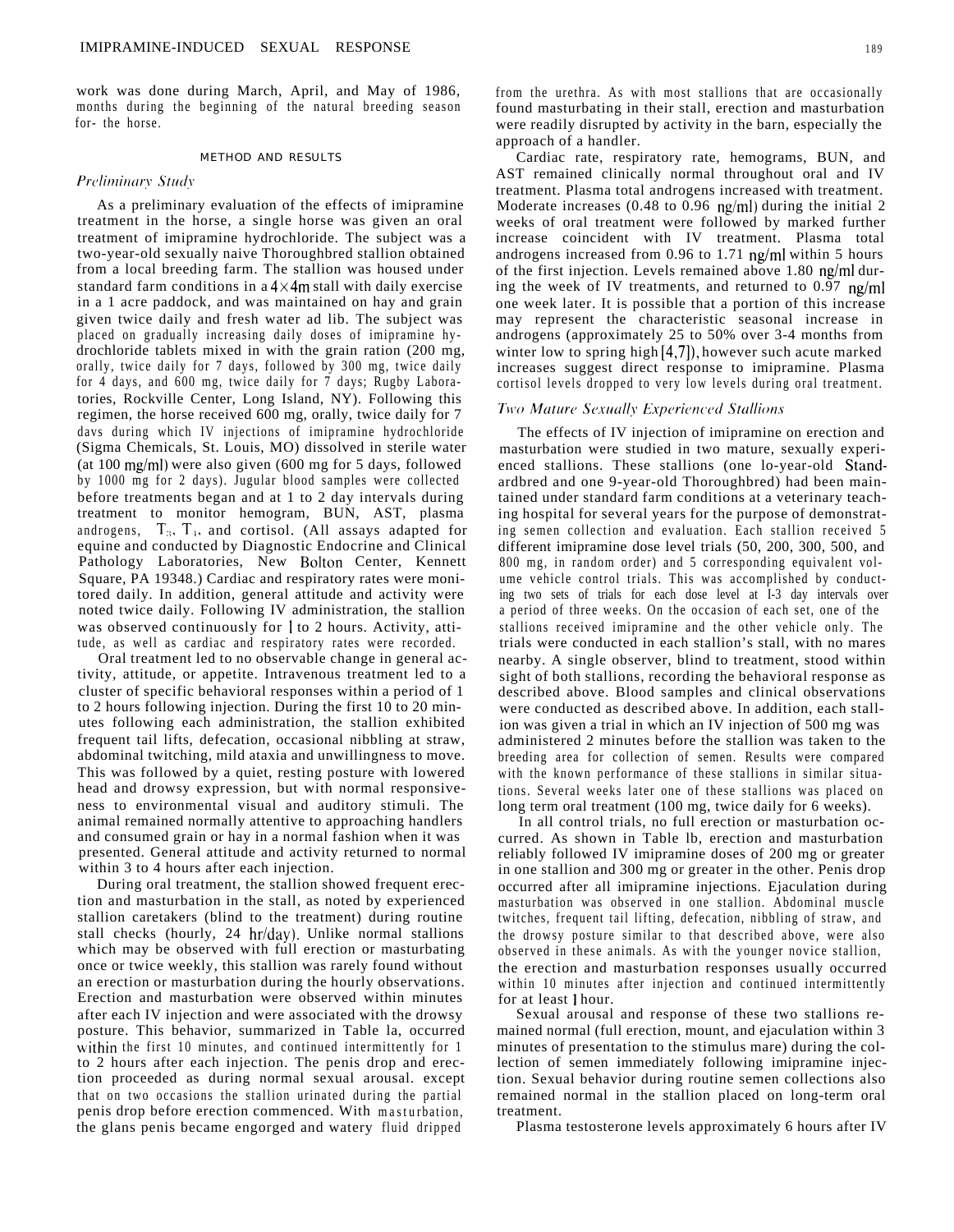injections were high normal  $(1.2 \text{ to } 2.10 \text{ ng/ml})$ ; recent baseline values had ranged from  $0.80$  to  $1.05$  ng/ml for these stallions). Cortisol levels, BUN, AST, and hemograms were normal throughout these treatments.

#### **Stallion With Erection and Ejaculatory Dysfunction**

A 5-year-old Standardbred stallion with spontaneous sexual dysfunction was studied. This successful, retired racing stallion had failed to ejaculate despite intermittent breeding attempts over a two year period. Initially, this stallion was timid and slow to become aroused. Eventually, the animal showed near-normal sexual interest and arousal, with willingness to mount, insert, and thrust. Although near-normal, erection was occasionally not firm enough to achieve insertion and frequently subsided within a few seconds after intromission. Attempted therapies during the two years included beta blockers, oxytocin, diazepam, and ephedrine. This animal was placed on oral imipramine hydrochloride (100 mg, twice daily). In addition, IV treatments at various dose levels were given 3 to 4 times weekly as described above, over a 6 week period. For several weeks before and during treatment, the stallion was presented 3 to 4 times weekly to a mare for breeding.

Oral treatment led to increased erection and masturbation in the stall. As shown in Table lc, IV injection reliably produced erection and masturbation. Ejaculation occurred on two occasions following a 350 mg injection. In addition to tail lifts, defecation, abdominal twitches, and drowsiness seen in the other stallions, this stallion reliably showed bouts of yawning-like behavior while in the drowsy state following IV imipramine treatment. Coincidentally, similar peculiar yawning bouts had been noted in this stallion during the many lengthy unsuccessful breeding sessions over previous months.

Plasma testosterone increased with impramine treatment, while plasma cortisol decreased. BUN, AST, other plasma hormones, and hemograms remained within normal ranges.

This stallion subsequently ejaculated during copulation while on oral treatment (100 mg, twice daily). A pregnancy resulted. No adverse effects were detected during or following 180 days of oral treatment.

## Long-Term Gelding

To test whether the erection and masturbation response seen in the intact stallions may be related to increased testosterone, a 19-year-old gelding was given several IV doses (300, 500, and 800 mg-each on two occasions) of imipramine hydrochloride at 1-2 day intervals over a period of 2 weeks as described for the mature stallions. Equivalent volume vehicle control trials were randomly interspersed between imipramine trials. The behavioral response, measured as described above, was similar to that of the intact stallions studied. No erection **or** masturbation occurred following control treatments. Erection and masturbation responses following imipramine treatment are shown in Table Id. Erection followed each dose, and masturbation occurred during two of the six treatment trials. BUN, AST, and hemograms remained clinically normal. Plasma total androgens and cortisol did not change with treatment.

### **DISCUSSION**

Erection and masturbation reliably followed imipramine

treatment in these male horses. Ejaculation was observed during masturbation in two stallions. The behavioral response of the castrated animal was similar to that of the four intact stallions. These sexual responses occurred in the absence of a stimulus female, and closely resembled spontaneous erection and masturbation frequently observed in stallions.

Although erection and masturbation consistently followed imipramine treatment, neither appeared to be an uncontrollable response. There were clear signs of cortically mediated inhibition of erection and masturbation. The imipramine-induced erection and masturbation responses were distinct from penis drop and occasional "penile paralysis" associated with phenothiazine tranquilization in horses, in which the penis is extended, but flaccid, with no resulting masturbation and little or no flaring of the glans penis. The response to phenothiazines has been interpreted as a result of compromised neuromuscular mechanism for retraction of the penis, followed in some cases by pooling and thrombi.

In constrast to most previous reports of work in humans and laboratory species  $[10]$ , our results indicate consistently positive effects of imipramine on sexual behavior of the horse. Most trials in the stall resulted in erection and masturbation. In a breeding situation, the mature stallions showed no apparent adverse effect of imipramine on erection or ejaculation. Long-term oral treatment had no noticeable deleterious effects on erection or ejaculation. In the stallion with spontaneous erection and ejac ulation problems, treatment appeared to have a positive effect

Our results suggest facilitatory effects of imipramine on erection and ejaculation independent of generally improved mental state or initial sexual dysfunction. These stallions were not depressed and exhibited normal sexual behavior before and during treatment. The positive effects on these sexual responses were consistent over a range of doses. Although the central and peripheral mechanisms involved in male sexual arousal, e rection, and ejaculation are not clearly understood, there are several systems involved through which these imipramine effects might be mediated. Centrally, imipramine differentially affects norepinephrine, dopamine, and serotonin systems, all known to influence sexual behavior. In addition, there are several known effects of imipramine on autonomic nervous system function that might explain effects on erection and ejaculation [ 141. Principal among these are inhibition of norepinephrine re-uptake and mildly anticholinergic properties.

Although testosterone increased with the oral/IV schedule of treatment in the intact horses, the erection and masturbation following imipramine treatment in the castrate suggests that these effects are not androgen dependent.

The yawning behavior of the clinical case stallion seemed peculiar both in the breeding environment before treatment and in the stall following IV treatment. Horses do yawn in association with a drowsy state [ 13], but yawning has apparently not been noted in a sexual situation, including during masturbation. Unlike in some primates [5], yawning in the horse is not known to be a sexually dimorphic, age-related intraspecific communicative expression of threat or dominance, and is not typically observed in the precopulatory or copulatory sequences. It is a curious coincidence that human subjects treated for depression with the related tricyclic compound, clomipramine, experienced spontaneous orgasm in association with yawning [9]. Male subjects ejaculated during such episodes.